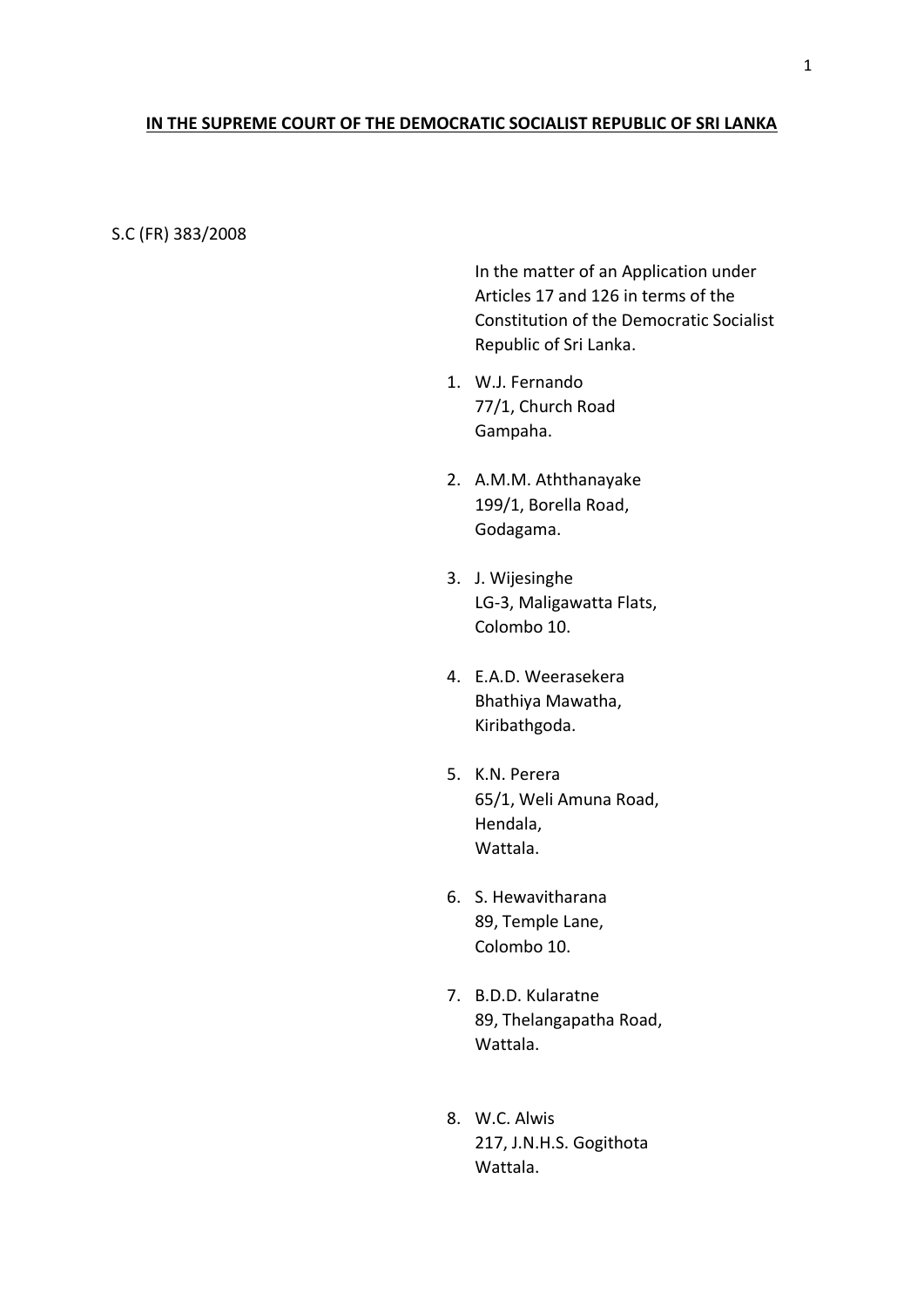- 9. G.D.K. Rathnasekera 51-4, Galudupita Road, Maththumagala, Ragama.
- 21. P.K. Dayananda Wikumpadma Hikkaduwa.
- 22. S.P. Guruge 37, Pallewela Road, Katetiya.
- 23. K.I. Premadasa 202, Thotupola Road, Bolgoda, Bandaragama.

## **PETITIONERS**

Vs.

- 1. Priyantha Perera Former Chairman.
- 2. Gunapala Wickramaratne Former Member.
- 3. M. J. Mookiah Former Member.
- 4. Srima Wijeratne Former Member.
- 5. W.P.S. Wijewardena Former Member.
- 6. Mendis Rohanadheera Former Member.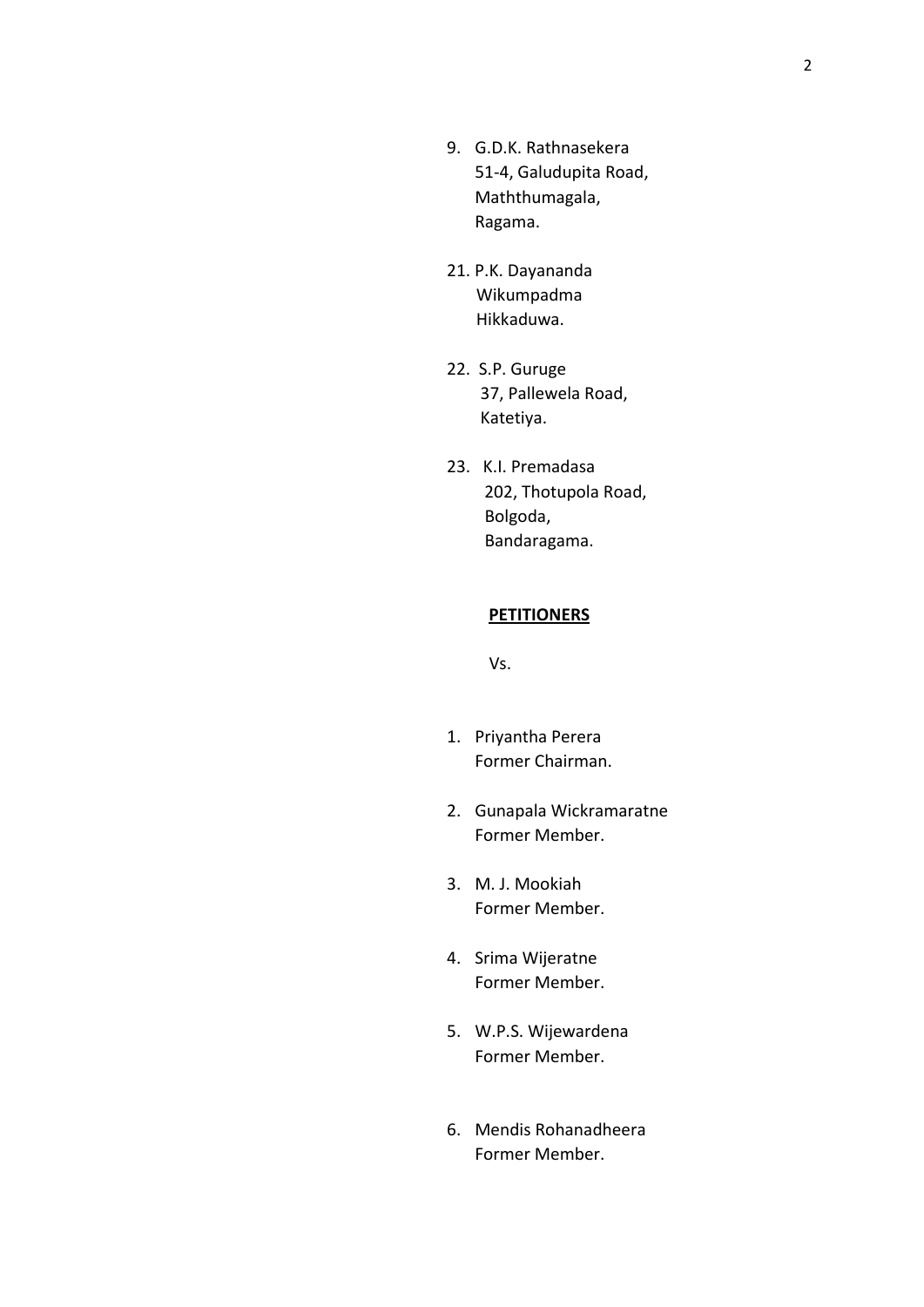- 7. Bernard Soyza Former Member.
- 8. Palitha Kumarasinghe Former Member.
- 9. Dayasiri Fernando Former Member & former Chairman .

All of the Public Service Commission Presently of No. 177, Nawala Road, Narahenpita, **Colombo 5.**

- 10. R.M.K. Rathnayake Former Secretary, Ministry of Trade and Consumer Affairs and Acting Food Commissioner, Department of Food, 330, Union Place, Colombo 02.
- 10A. Lalith Rukman de Silva Former Secretary, Ministry of Trade Marketing Development Co-operative and Consumer Service, Union Place, Colombo 02.
- 10B. Sunil Sirisena Former Secretary, Ministry of Trade Marketing Development Co-operative and Consumer Service, Union Place, Colombo 02.
- 10C. G.K.D. Amarawardena Secretary, Ministry of Trade Marketing Development Co-operative and Consumer Service, Union Place, Colombo 02.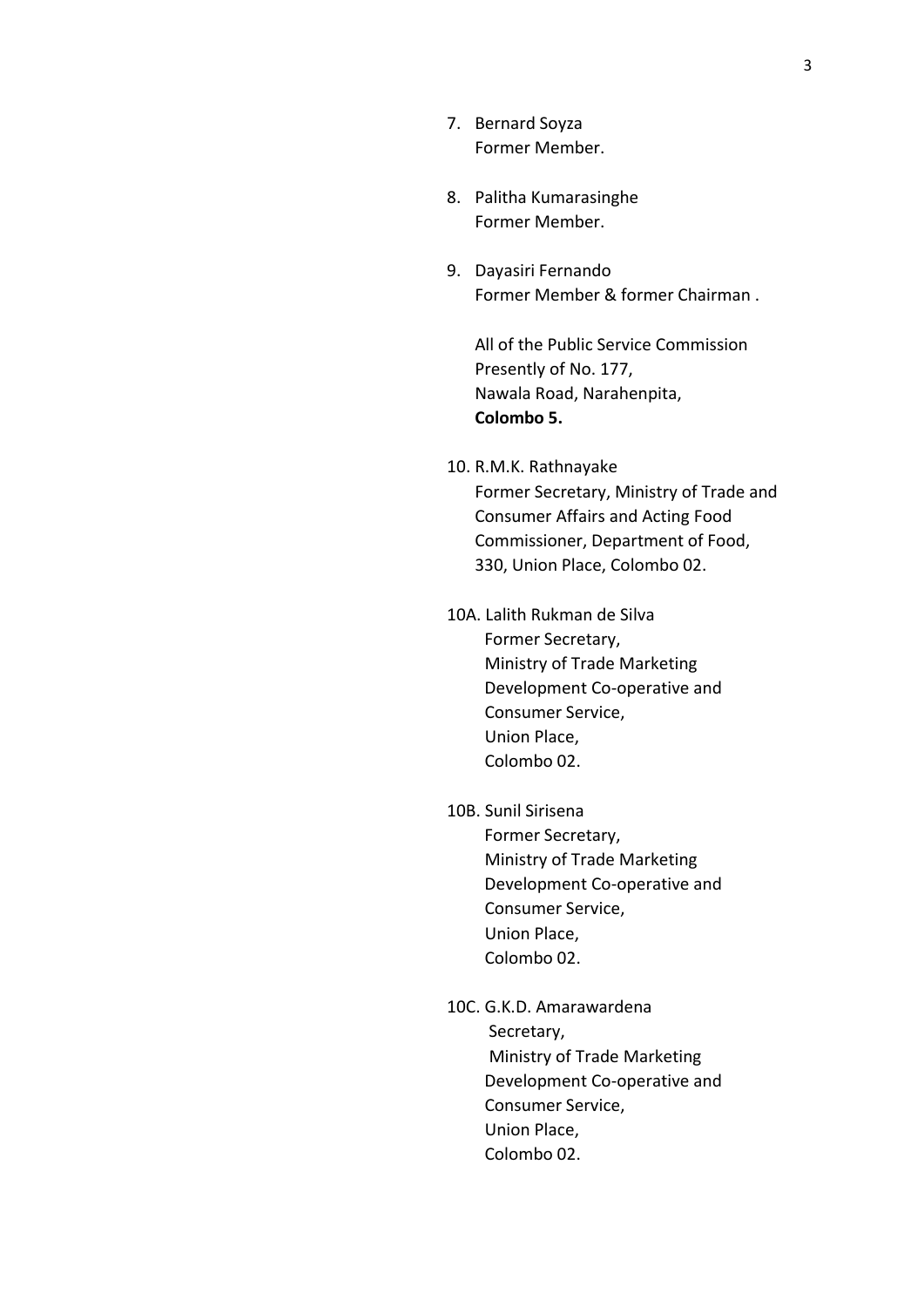- 10D. P.S.J.B. Sugathadasa Secretary, Ministry of Food Security Sathosa Building Vauxhall Street, Colombo 02.
- 10E. T.M.K.P. Tennakoon Secretary Industrial & Trade Marketing Affairs Ministry No. 73/1, Galle Road, Colombo 3.
- 11. Mrs. P. Siriwardena Former Director of Establishments Ministry of Public Administration and Home Affairs, Torrington Square, Colombo 7.
- 11A. M.A. Dharmadasa Former Director of Establishments Ministry of Public Administration and Home Affairs, Torrington Square, Colombo 7.
- 11B. W.S. Somadasa Director of Establishments Ministry of Public Administration and Home Affairs, Torrington Square, Colombo 7.
- 12. Justice Nimal Dissanayke Former Chairman Administrative Appeals Tribunal Colombo 8.
- 12A. Justice Imam Chairman, Administrative Appeals Tribunal Horton Place, Colombon7.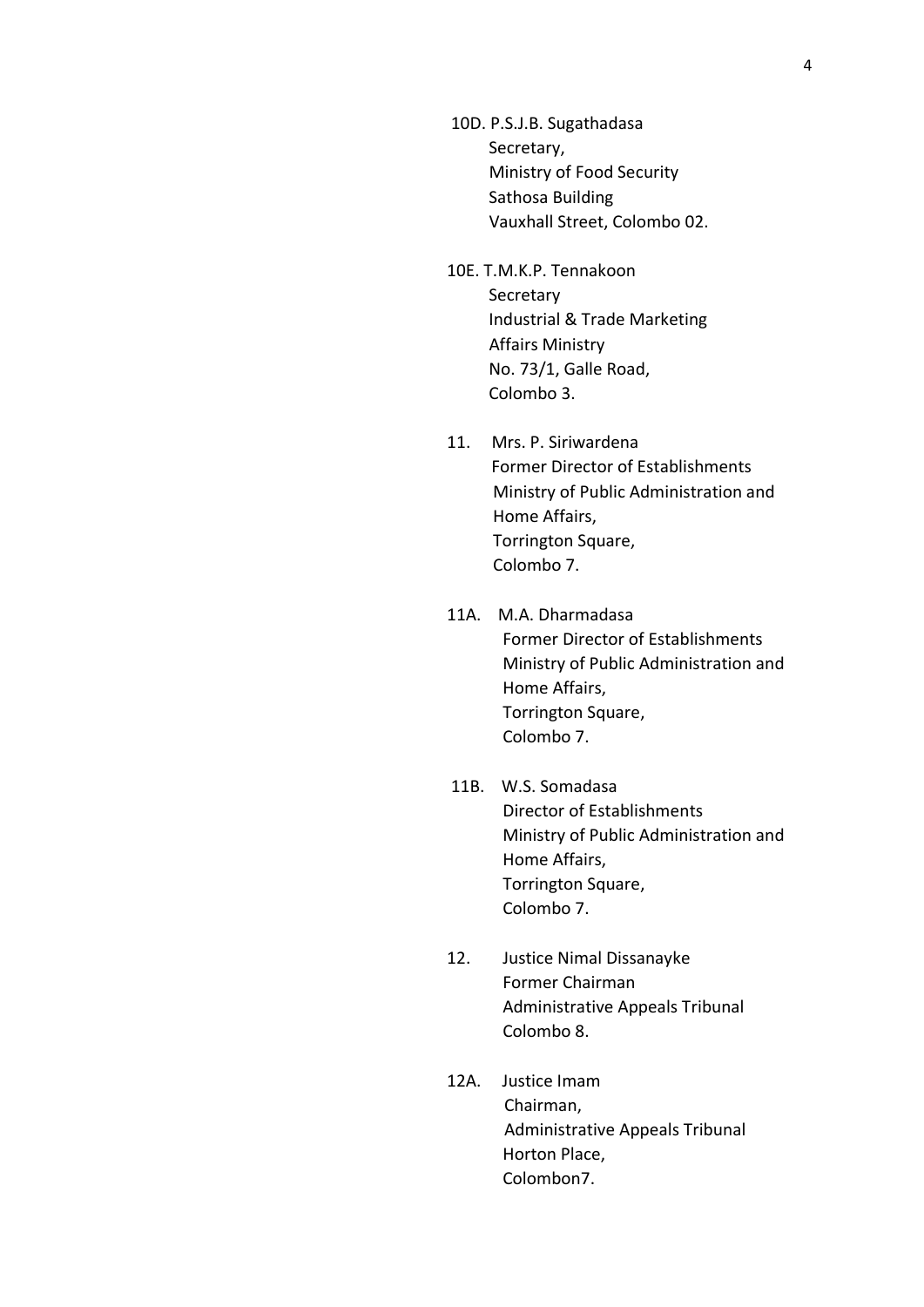- 13. Attorney General Attorney General's Department Colombo 12.
- 14. S.C. Mannapperuma Former Member
- 14. A A.A. Salam Abdul Waid Member
- 15. Ananda Seneviratne Former Member
- 15A. D. Shirantha Wijetilake Member
- 16. N.H. Pathirana Former Member
- 16A. Prathap Ramanujam Member
- 17. S. Thillanadarajah Former Member
- 17A. V. Jegarasasingam Member
- 18. M.D.W. Ariyawansa Former Member
- 18A. Shanthi Nihal Senevirathna Member
- 19. A. Mohomed Nahiya Former Member
- 19A. S. Ranugge Member
- 20. Sathya Hettige Former Chairman Public Service Commission No. 177, Nawala Road, Narahenpita.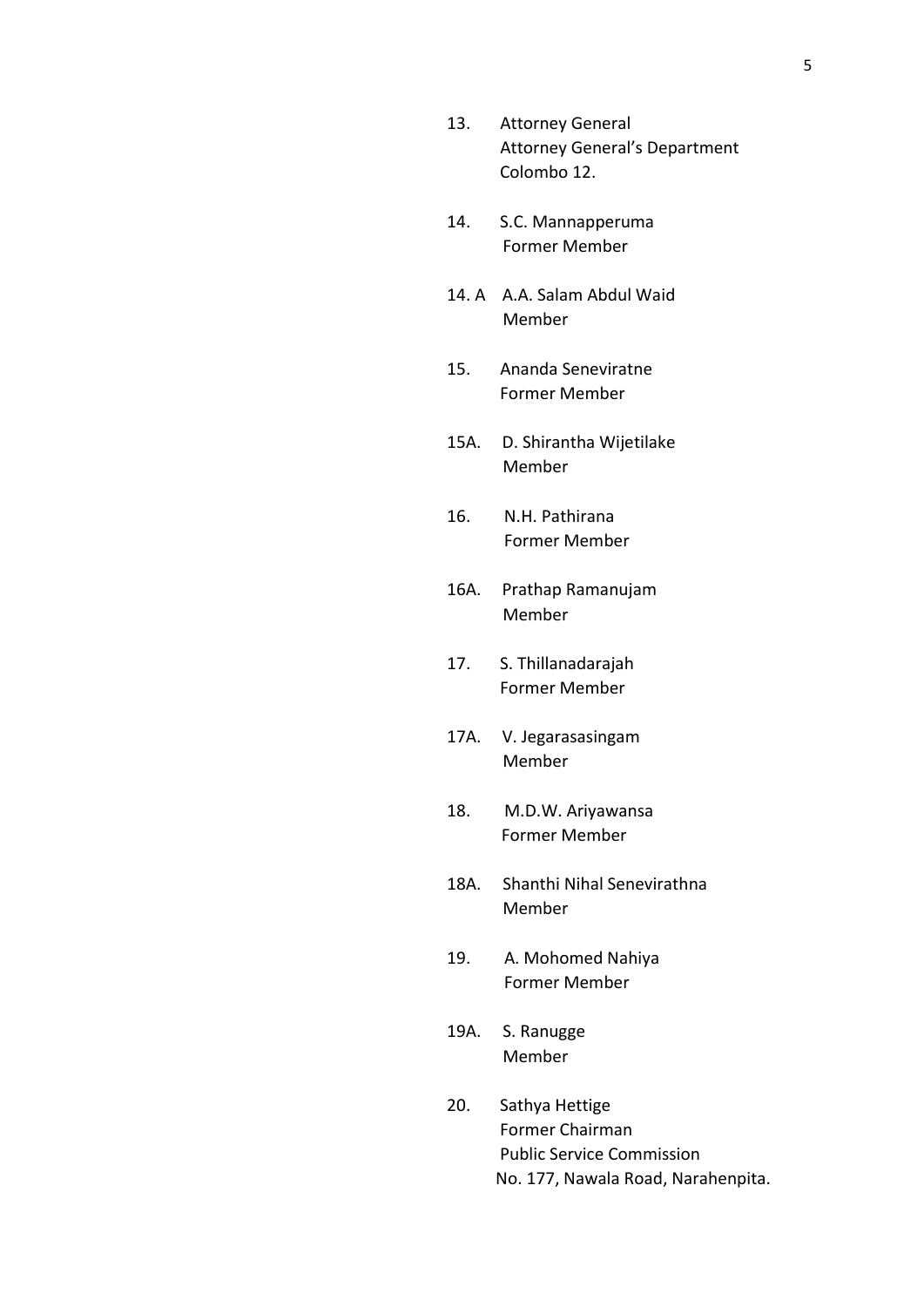- 20A. Dharmasena Dissanayake Chairman
- 21. Kanthi Wijetunga Former Member
- 21A. D.L. Mendis Member
- 22. Sunil A. Sirisena Former Member
- 22A. Sarath Jayatilake Member
- 23. I.N. Soyza Former Member

All of the Public Service Commission No. 177, Nawala Road, Narahenpita.

## **RESPONDENTS**

| <b>BEFORE:</b> | S.E. Wanasundera P.C., J.  |
|----------------|----------------------------|
|                | B. P. Aluwihare P.C., J. & |
|                | Anil Gooneratne J.         |

**COUNSEL:** Manohara de Silva P.C., for the Petitioners

Viraj Dayarathne D.S.G. for the Attorney General

**ARGUED ON:** 18.01.2017

**DECIDED ON:** 28.02.2017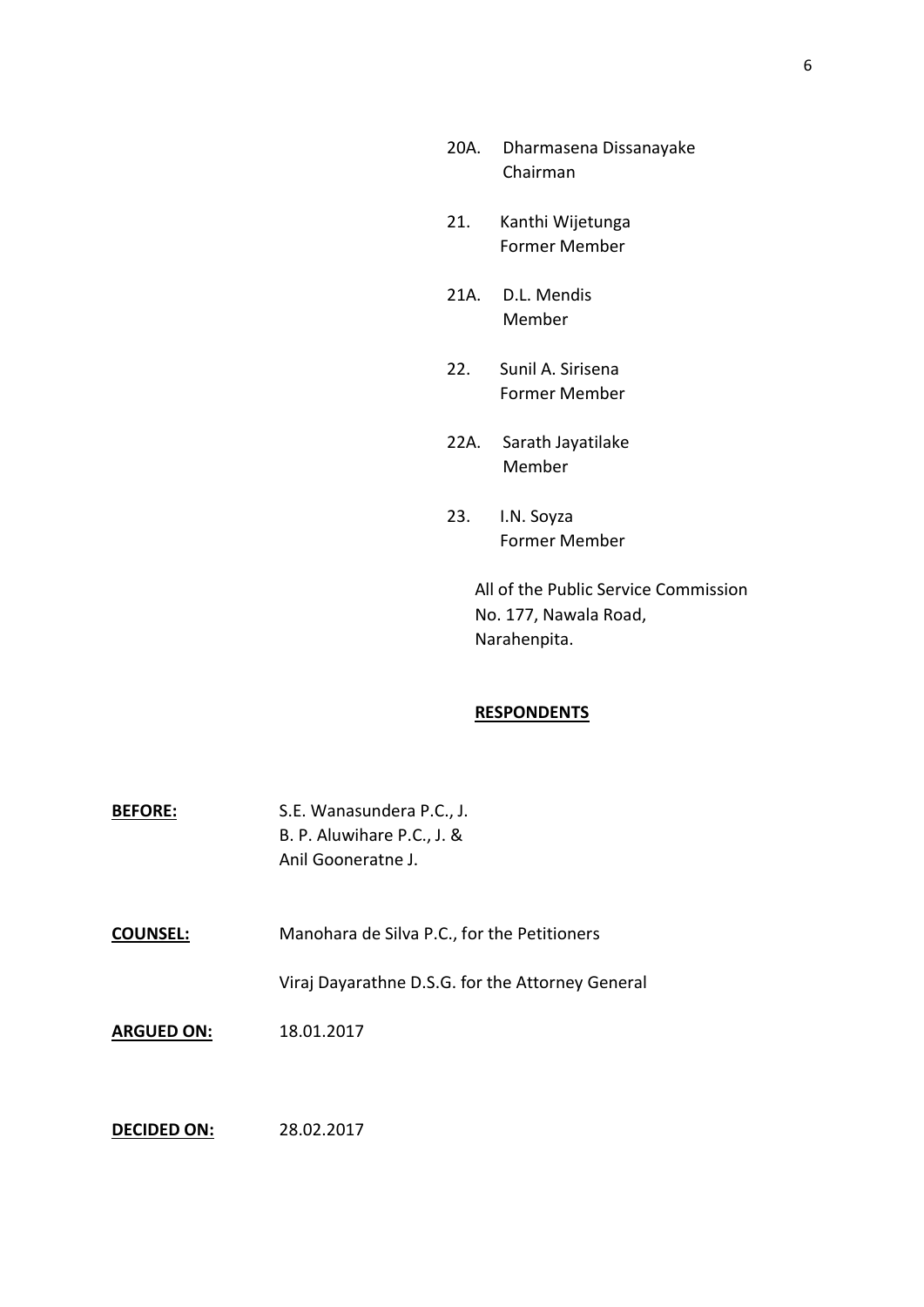The Petition dated 23.09.2008 states the Petitioners served as Wharf Field Officers of the Department of Food and are now retired. Thereafter caption had to be amended and the Petitioners have filed amended petition. It is averred that this application relates to the wilful failure of the Public Service Commission  $(1<sup>st</sup>$  to  $9<sup>th</sup>$  Respondents) to implement the order of the Administrative Appeals Tribunal. It is pleaded that the Administrative Appeals Tribunal has been established by Article 59(2) of the Constitution which is final in terms of Section 8(2) of the Administrative Appeals Tribunal Act No. 4 of 2002. This case has a history and the facts need to be ascertained carefully firstly from the petitioners.

It is stated that the Petitioners joined the Department of Food as Casual Wharf Clerks and thereafter appointed as Wharf Clark. Letter of appointment is dated 08.02.1967 (P2). In 1975 Wharf Service of the department was re-structured and three classes were created. Scheme of recruitment is produced marked P3. In the manner pleaded in paragraph 7 of the petition, the Petitioners were absorbed to Class II (b) of the service and thereafter promoted to Class II (a). They also state that their promotions were back dated to 01.04.1975. Letter P4, P5 & P6 annexed to the petition seems to support this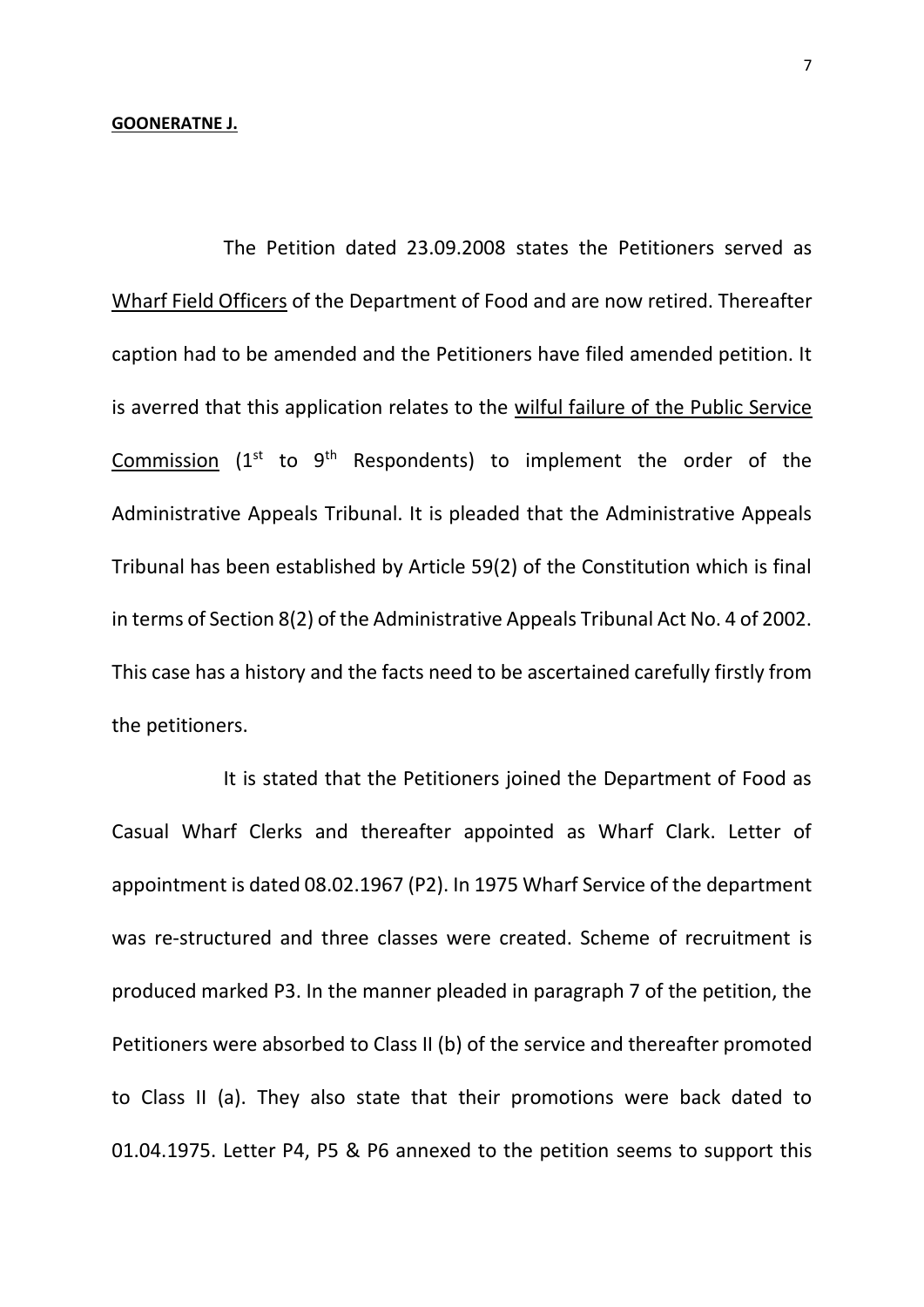position but some of these documents are not legible and back dating cannot be clearly ascertained. The next promotion was to the post of Field Officer–Class I (paragraph 5:5 & 5:6 of P3). The Wharf Field Officers in Class II (a) and who have passed the Efficiency Bar Examination and are placed in the Rs. 5880/= salary scale, are eligible to be promoted to Class I upon facing an interview. The Efficiency Bar Examination was scheduled to be held on 19.11.1977 but postponed on several occasions (P7A to P7D) for various reasons.

Petitioners allege that postponement of the Efficiency Bar Examination was done to enable 12 Wharf Field Officers who reached the age of 45 and who had not passed the Efficiency Bar Examination, to be promoted. By letter P8, Food Commissioner sought the approval of Director Establishments and the Director by letter P9 approved the promotions of 12 Wharf Field Officers on the conditions that such promotions should not be a precedent. However the Efficiency Bar Examination was ultimately held on or about 1982, but Petitioners were not promoted to Class I though there were vacancies. Several requests were made to the relevant authorities to promote the Petitioner to Class 1. A letter that seems to help the Petitioners is produced marked P11. By P11 Food Commissioner informs the Petitioners that in respect of Wharf Field Officers Class II (a) who applied for Efficiency Bar, in 1977 and who sat the examination in 1982, the year of passing the examination will be considered as 1977. By letter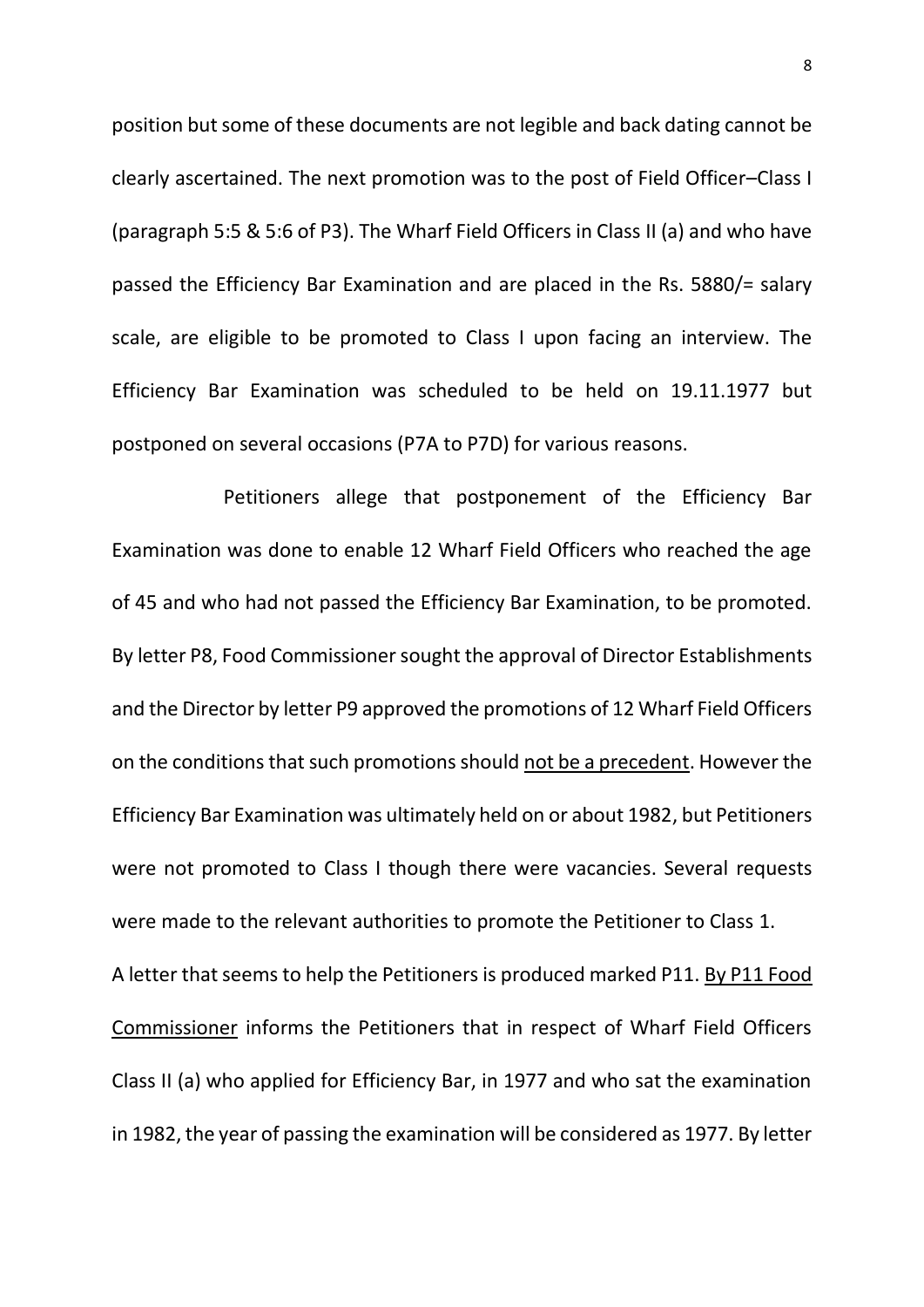P12 of 12.03.1994 the 3<sup>rd</sup> Petitioner was promoted. In the same way 1<sup>st</sup> to 10<sup>th</sup>,  $12^{\text{th}}$ ,  $16^{\text{th}}$ ,  $18^{\text{th}}$ ,  $21^{\text{st}}$  and  $22^{\text{nd}}$  Petitioners were promoted to Class I with effect from 15.01.1992. The rest of the Petitioners to this application were not promoted as they had retired by that time.

The Petitioners in view of letter P11 issued by the Food Commissioner, had requested the authorities concerned that their promotions to Class I be back dated to 1978 on a Supernumerary basis (vide P13A to P13 D). Petitioners get more support for their plea to back date the appointment, also from the Food Commissioner by letter P13 E of '05.11.1993. P11 & P13 E fortify the position of Petitioners'.

Petitioners aver that they made further requests to the authorities concerned as stated above that their promotions to Class I be back dated to 1978 on a supernumerary basis and state that the Director, Establishment by his letter of 29.08.1994 informed the Secretary to the Department of Food that such an approval cannot be granted to the Petitioners in the manner requested by them, as stated above (P13F). The Public Service Commission by its letter of 08.07.2002, (P13G) informs the Secretary, Ministry of Co-operatives that the requests as above by the Petitioners were considered and directed that those officers who passed the Efficiency Bar Examination in 1982, can be promoted to Class I on the basis they passed the Efficiency Bar Examination in 1977, if they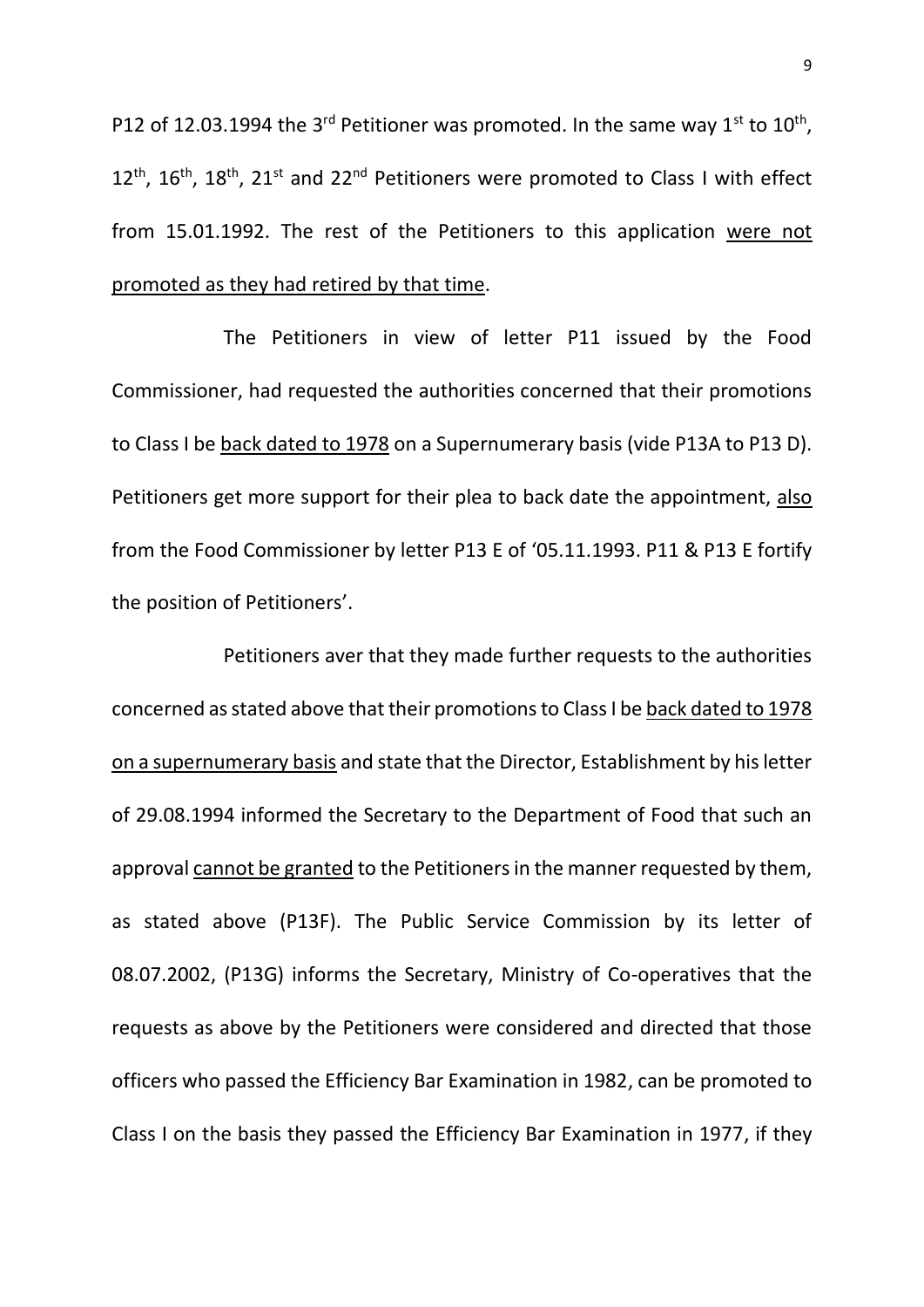have 10 years' service and other necessary qualifications. Thereafter the Petitioners informed the relevant authorities that they have fulfilled all the requirements as per the scheme of recruitment and to back date their promotions to 1978. However the PSC by their decisions P14 & P15 refused to do so as the Petitioners have not fulfilled the necessary qualifications as per the scheme of recruitment.

Details of the employment of the Petitioners are produced marked P15A. It is also disclosed by the Petitioner in paragraph 22 of the petition that the 2<sup>nd</sup> Petitioner filed a Fundamental Rights Application bearing No. SC 299/2005 alleging that the PSC has violated the Fundamental Rights of the 2<sup>nd</sup> Petitioner by their aforesaid decisions. But the Supreme Court refused to grant leave to proceed. Thereafter 33 Wharf Field Officers including the Petitioners appealed to the Administrative Appeals Tribunal against the decision of the PSC on 22.08.2005 (P16). The Administrative Appeals Tribunal having heard the appeal held in favour of the Petitioners, and the tribunal made order rescinding the above decision of the PSC and made order that all 33 Appellants in Class I of the Wharf Field Service be promoted by antedating their appointment to 01.05.1978 and that they would be entitled to all consequential benefits (P17). In spite of the order P17 by the Administrative Appeals Tribunal, the Public Service Commission failed to give effect to the above order dated 19.07.2006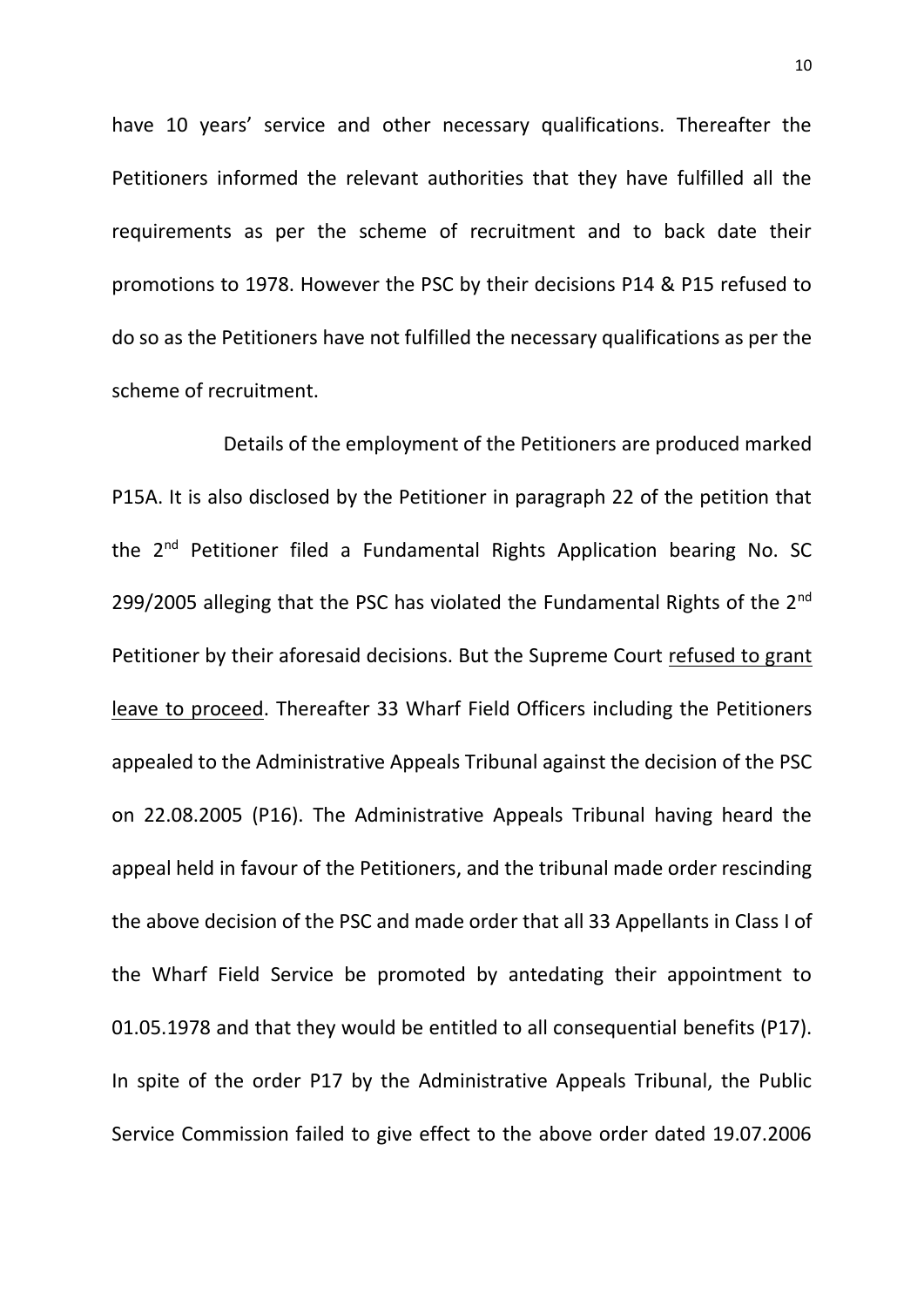(P17) to date. Though numerous requests were made to the PSC, the PSC failed and rejected to take action as required by order P17 of the Administrative Appeals Tribunal.

It is also pleaded that the Petitioners informed the PSC to implement the order P17 and also at a meeting by some of the Petitioners with officers of the PSC, the Petitioners were informed that the matter has been referred to the Hon. Attorney General to whom the Petitioners made several requests. Hon. Attorney General by P20A, P20B & P20C referred the matter to the PSC for consideration and necessary action.

It is not incorrect to state that the Administrative Appeals Tribunal (AAT) is the Appellate Body and the PSC will be bound to abide by a decision of the AAT. The AAT which is established under Article 59(1) of the Constitution and in terms of Article 59(2), the AAT has the power to alter, vary or rescind any order or decision made by the commission. Article 59(3) states the Constitution, powers and procedure of the AAT is to be provided for by law and the Administrative Appeals Tribunal Act No. 4 of 2002 was enacted for that purpose. Section 3(a) of the said Act, AAT has the power to hear and determine any appeal preferred to it from any order or decision made by the PSC in the exercise of powers under Chapter IX of the Constitution. Further Section 8(2) provides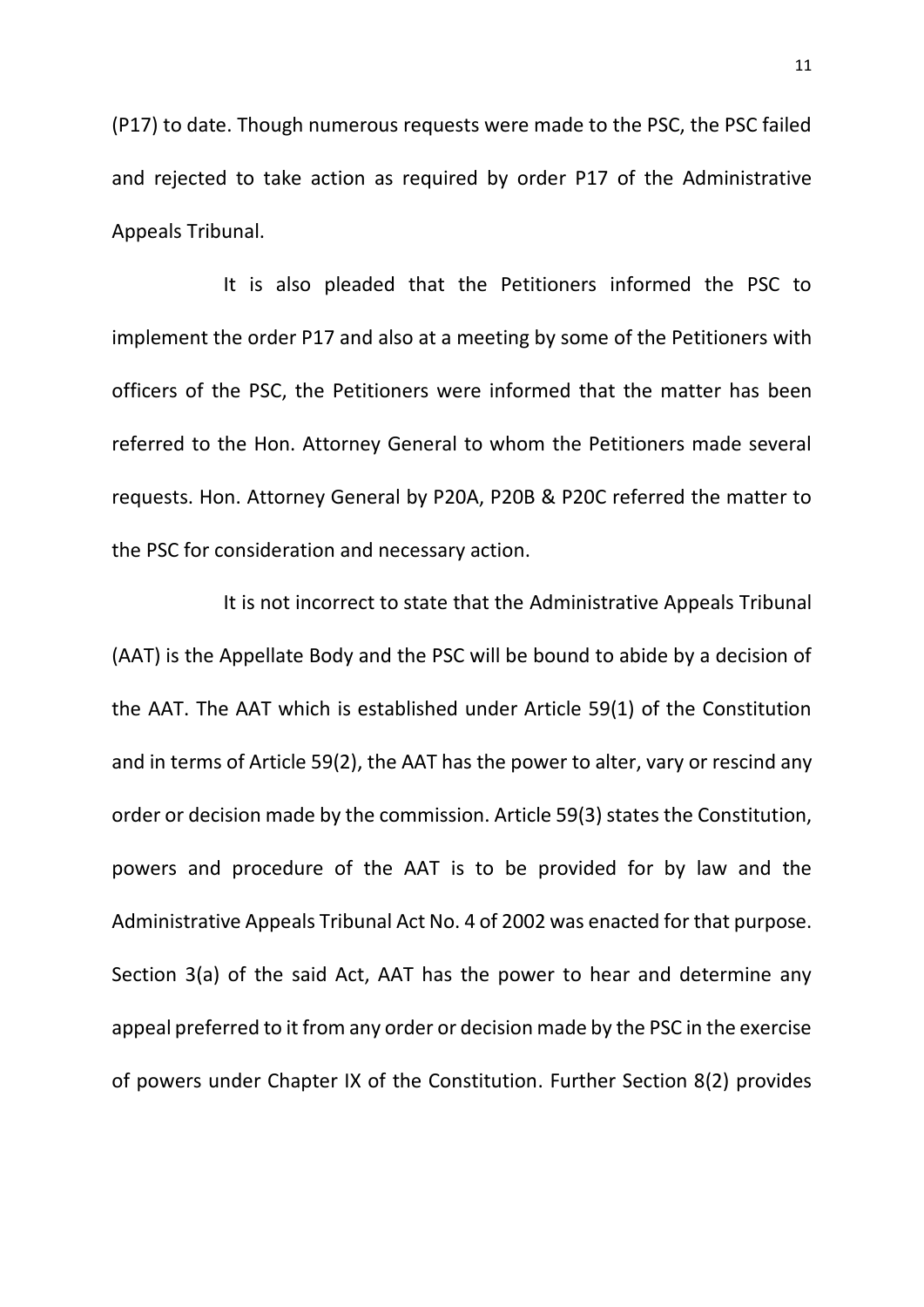that a decision made by the tribunal (AAT) shall be final and conclusive and shall not be called in question in any suit or proceedings in a court of law.

The preclusive clause has been included in the said Act with regard to challenging the decision of the AAT and the legislature has done so to ensure that a decision of the AAT must have finality. As such PSC will be bound to abide by a decision of the AAT.

I have also perused the affidavit of the then Chairman  $(1<sup>st</sup>$ Respondent) of the PSC. It is pleaded that Wharf Field Officers in Class II (a), who have passed their Efficiency Bar Examination and placed in the Rs.5880/- salary scale are eligible to be promoted to Class I, upon facing an interview. On a perusal of the affidavit of the  $1<sup>st</sup>$  Respondent I find that very many factual positions taken up by the Petitioner are admitted by the Respondents. It is admitted that the Petitioners on several occasions requested that their promotion to Class I be antedated to 01.05.1978, and such requests were made on the basis that on previous occasions, certain officers had been promoted to Class I though they did not satisfy the eligibility criteria for promotions. Such promotions were made on the basis that there should not be a precedent.

It is further pleaded by the  $1<sup>st</sup>$  Respondent that requests made by the Petitioners have been turned down by the Director, Establishments by letters of 31.03.1992 & 29.08.1994 (P13F). Repeated requests of these officers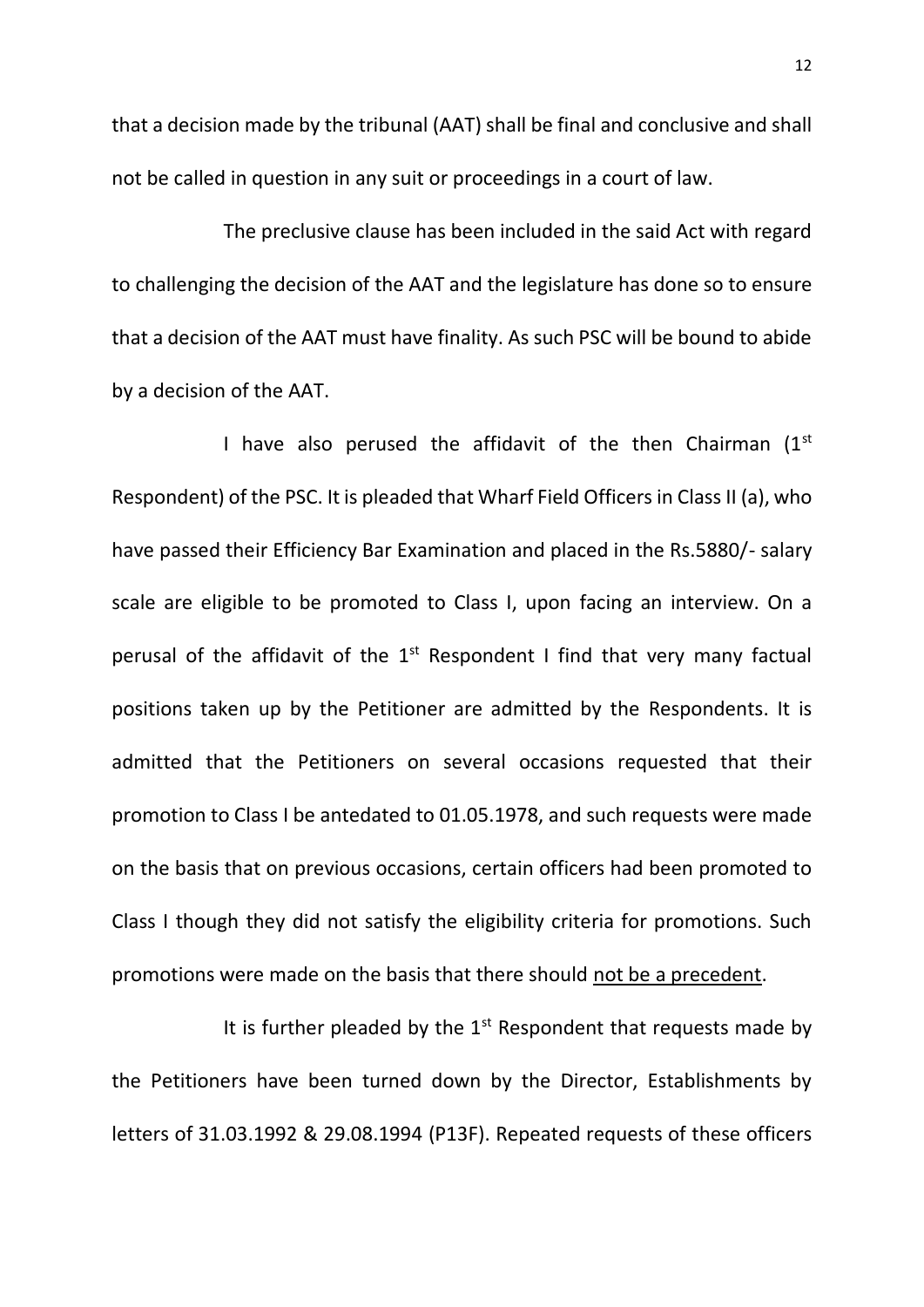were submitted to the relevant Minister who submitted a Cabinet Memorandum and called for a report from Salaries and Cadre Committee. The resulting position was that the Cabinet as well as the Salaries and Cadre Committees pointed out that these officers are not entitled to be promoted and thus the Cabinet of Ministers had not approved such manner of promotions. In this regard letter 1R4, 1R5, 1R6 & 1R8 are produced. What is emphasised is that the eligibility criteria for promotions and that the promotions can only be granted if there were substantive vacancies at the relevant time. Petitioners sought appointments on a supernumerary basis very well knowing that there were no vacancies as at that date, and knowing that previously it was due to certain officers which were not to be relied upon as a precedent. All 17 officers promoted in 1978 were senior to the Petitioners. Thereafter there was only one (1) promotion to Class I in 1983 and four (4) promotions in 1986. As such there were no vacancies to promote the Petitioners though they passed the Efficiency Bar Examination in 1982.

The Director General of Establishment by letter of 31.03.1999 (1R7) stated that promotions to Class I, should be on seniority in service and availability of vacancies.  $1<sup>st</sup>$  Respondent specifically aver that the Administrative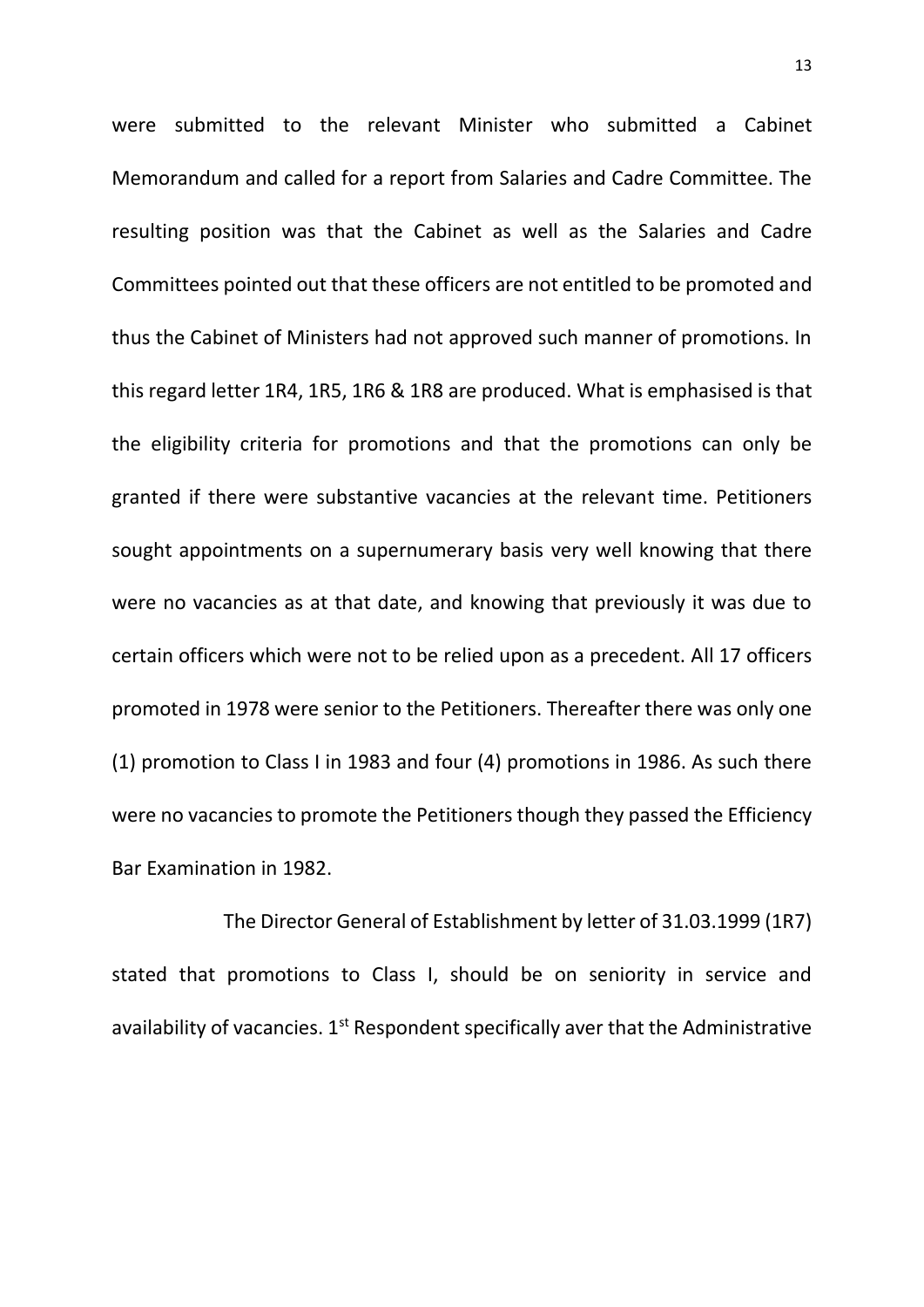Appeals Tribunal had not considered the above matters in arriving at its finding. Finally the  $1<sup>st</sup>$  Respondent, plead that it is not possible to implement the said decision of the AAT, taking into consideration the serious repercussions that would have followed if such decision of AAT was implemented.

This seems to be a long standing issue. The law on the point of constitutional provisions need not be disturbed by this court. There is finality attached to the AAT order P17. The Public Service Commission should have canvassed this order and placed the matters pleaded by the  $1<sup>st</sup>$  Respondent in this application before a Court of Competent Jurisdiction. It was not done. It is stated that this court refused to grant Leave to Appeal to the 2<sup>nd</sup> Petitioner on the same issue. That was prior to the AAT order. Perhaps if the PSC took the step to canvass the AAT order the position may have been different. i.e this court should not disturb the regular procedure pertaining to appointments, promotions, transfer, dismissal etc. of the Public Service. In fundamental Rights Applications this court has wide powers to make just and equitable orders. Petitioners have with them a valid unchallenged order (P17). Thereby acquired